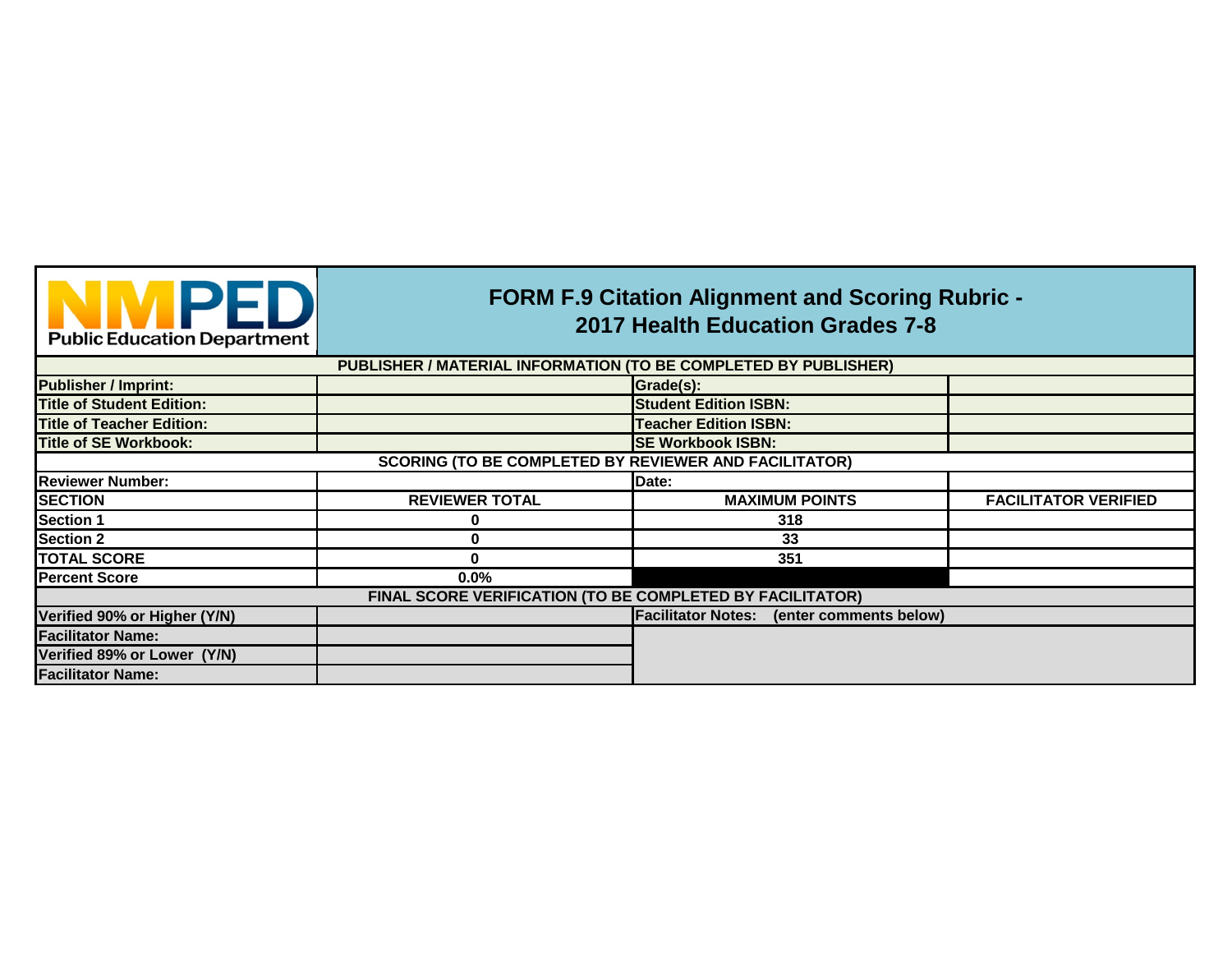|             | Criteria # SECTION 1: Content Standards, Benchmarks and Performance Standards                                                                                                  |                     |                     |                     |                     |              |                          |
|-------------|--------------------------------------------------------------------------------------------------------------------------------------------------------------------------------|---------------------|---------------------|---------------------|---------------------|--------------|--------------------------|
|             | <b>Publisher Instructions:</b>                                                                                                                                                 |                     |                     |                     |                     |              |                          |
|             | □ Section 1 criteria are scored as to whether the evidence demonstrates application of Bloom's Taxonomy at the higher levels.                                                  |                     |                     |                     |                     |              |                          |
|             | $\Box$ For Section 1 you may enter four citations per criteria.<br>$\square$ Citations for Section 1 will refer to the Student Edition, Teacher Edition, or Student Workbook   |                     |                     |                     |                     |              |                          |
|             | Reviewer Instructions: Use the Student Edition, Teacher Edition, or Student Workbook to conduct this portion of the review.                                                    |                     |                     |                     |                     |              |                          |
|             | $\Box$ Three (3) points: The citation demonstrates Bloom's Level 3.                                                                                                            |                     |                     |                     |                     |              |                          |
|             | $\Box$ Two (2) points: The citation demonstrates Bloom's Level 2.                                                                                                              |                     |                     |                     |                     |              |                          |
|             | $\Box$ One (1) points: The citation demonstrates Bloom's Level 1.<br>$\square$ Zero (0) points: The citation does not meet Level 1, Level 2, or Level 3.                       |                     |                     |                     |                     |              |                          |
|             | Content Standard 1: Students will comprehend concepts related to health                                                                                                        |                     |                     |                     |                     |              |                          |
|             | promotion and disease prevention. Students will:                                                                                                                               | <b>1st Citation</b> | <b>2nd Citation</b> | <b>3rd Citation</b> | <b>4th Citation</b> | <b>SCORE</b> | <b>Reviewer Comments</b> |
|             | 5-8 Benchmark 1: explain the relationship between positive health behaviors and the prevention of injury, illness, disease andpremature death:                                 |                     |                     |                     |                     |              |                          |
|             | . understand risk factors and their association with health consequences in the                                                                                                |                     |                     |                     |                     |              |                          |
|             | areas related to sexuality; nutrition; alcohol, tobacco and other drug use; physical                                                                                           |                     |                     |                     |                     |              |                          |
|             | activity; personal safety; mental, social and emotional well-being;<br>2. understand how healthy alternatives can replace unhealthy behaviors (i.e.,                           |                     |                     |                     |                     |              |                          |
| $\mathbf 2$ | abstinence, condom use, other pregnancy prevention methods, selection of healthy                                                                                               |                     |                     |                     |                     |              |                          |
|             | food choices, "natural highs," etc.); and                                                                                                                                      |                     |                     |                     |                     |              |                          |
| 3           | 3. analyze how personal daily choices can affect future health status.                                                                                                         |                     |                     |                     |                     |              |                          |
|             | 5-8 Benchmark 2: describe the interrelationship of mental, emotional, social and physical health during adolescence:                                                           |                     |                     |                     |                     |              |                          |
|             | . analyze the characteristics of peer pressure and its impact on mental, emotional,                                                                                            |                     |                     |                     |                     |              |                          |
|             | social and physical health during adolescence in the areas related to sexuality;<br>nutrition; alcohol, tobacco and other drug use; physical activity; personal safety;        |                     |                     |                     |                     |              |                          |
|             | mental, social and emotional well-being;                                                                                                                                       |                     |                     |                     |                     |              |                          |
|             | 2. analyze the impact of family history, cultural values, social systems and                                                                                                   |                     |                     |                     |                     |              |                          |
| 5           | environmental influences on mental, emotional, social and physical health during                                                                                               |                     |                     |                     |                     |              |                          |
|             | adolescence in the areas related to sexuality; nutrition; alcohol, tobacco and other<br>drug use; physical activity; personal safety; mental, social and emotional well-being; |                     |                     |                     |                     |              |                          |
|             | 3. understand how changes during adolescence affect mental, emotional, social and                                                                                              |                     |                     |                     |                     |              |                          |
| 6           | physical health;                                                                                                                                                               |                     |                     |                     |                     |              |                          |
|             | 4. identify positive stress reduction techniques and the impact on mental, emotional,<br>social and physical health during adolescence; and                                    |                     |                     |                     |                     |              |                          |
| 8           | 5. analyze patterns of addiction and its influence on mental, emotional, social and<br>physical health during adolescence.                                                     |                     |                     |                     |                     |              |                          |
|             | 5-8 Benchmark 3: explain how health is influenced by the interaction of body systems:                                                                                          |                     |                     |                     |                     |              |                          |
|             | . understand the reproductive, circulatory, digestive, nervous and endocrine                                                                                                   |                     |                     |                     |                     |              |                          |
| 9           | systems and their relationships to adolescent health in the areas related to sexuality;                                                                                        |                     |                     |                     |                     |              |                          |
|             | nutrition; alcohol, tobacco and other drug use; physical activity; personal safety;                                                                                            |                     |                     |                     |                     |              |                          |
|             | mental, social and emotional well-being.                                                                                                                                       |                     |                     |                     |                     |              |                          |
|             | 5-8 Benchmark 4: describe how family and peers influence the health of adolescents:                                                                                            |                     |                     |                     |                     |              |                          |
|             | . analyze how family, peers, media, culture and others influence adolescent<br>decision-making in the areas related to sexuality; nutrition; alcohol, tobacco and              |                     |                     |                     |                     |              |                          |
| <b>10</b>   | other drug use; physical activity; personal safety; mental, social and emotional well-                                                                                         |                     |                     |                     |                     |              |                          |
|             | being.                                                                                                                                                                         |                     |                     |                     |                     |              |                          |
|             | 5-8 Benchmark 5: analyze how environments and personal health are interrelated:                                                                                                |                     |                     |                     |                     |              |                          |
|             | . analyze how school, religion, culture, community, society and media, along with                                                                                              |                     |                     |                     |                     |              |                          |
| 11          | other outside influences (such as federal, state or local laws, policies, etc.), impact                                                                                        |                     |                     |                     |                     |              |                          |
|             | personal health decisions; and<br>2. analyze the importance of maintaining the environment and promoting its use for                                                           |                     |                     |                     |                     |              |                          |
| 12          | stress reduction, wellness and recreational activities.                                                                                                                        |                     |                     |                     |                     |              |                          |
|             | 5-8 Benchmark 6: describe ways to reduce risks related to adolescent health issues:                                                                                            |                     |                     |                     |                     |              |                          |
| 13          | . activity; personal safety; mental, social and emotional well-being;                                                                                                          |                     |                     |                     |                     |              |                          |
|             | 2. analyze consequences of health risks in the areas related to sexuality; nutrition;                                                                                          |                     |                     |                     |                     |              |                          |
| 14          | alcohol, tobacco and other drug use; physical activity; personal safety; mental, social                                                                                        |                     |                     |                     |                     |              |                          |
|             | and emotional well-being; and<br>3. analyze ways to reduce health risks in the areas related to sexuality; nutrition;                                                          |                     |                     |                     |                     |              |                          |
|             | alcohol, tobacco and other drug use; physical activity; personal safety; mental, social                                                                                        |                     |                     |                     |                     |              |                          |
| 15          | and emotional well-being (i.e., abstinence, condom use, other pregnancy prevention                                                                                             |                     |                     |                     |                     |              |                          |
|             | methods, selection of healthy food choices, etc.).                                                                                                                             |                     |                     |                     |                     |              |                          |

|  | <b>4th Citation</b> | <b>SCORE</b> | <b>Reviewer Comments</b> |  |
|--|---------------------|--------------|--------------------------|--|
|  |                     |              |                          |  |
|  |                     |              |                          |  |
|  |                     |              |                          |  |
|  |                     |              |                          |  |
|  |                     |              |                          |  |
|  |                     |              |                          |  |
|  |                     |              |                          |  |
|  |                     |              |                          |  |
|  |                     |              |                          |  |
|  |                     |              |                          |  |
|  |                     |              |                          |  |
|  |                     |              |                          |  |
|  |                     |              |                          |  |
|  |                     |              |                          |  |
|  |                     |              |                          |  |
|  |                     |              |                          |  |
|  |                     |              |                          |  |
|  |                     |              |                          |  |
|  |                     |              |                          |  |
|  |                     |              |                          |  |
|  |                     |              |                          |  |
|  |                     |              |                          |  |
|  |                     |              |                          |  |
|  |                     |              |                          |  |
|  |                     |              |                          |  |
|  |                     |              |                          |  |
|  |                     |              |                          |  |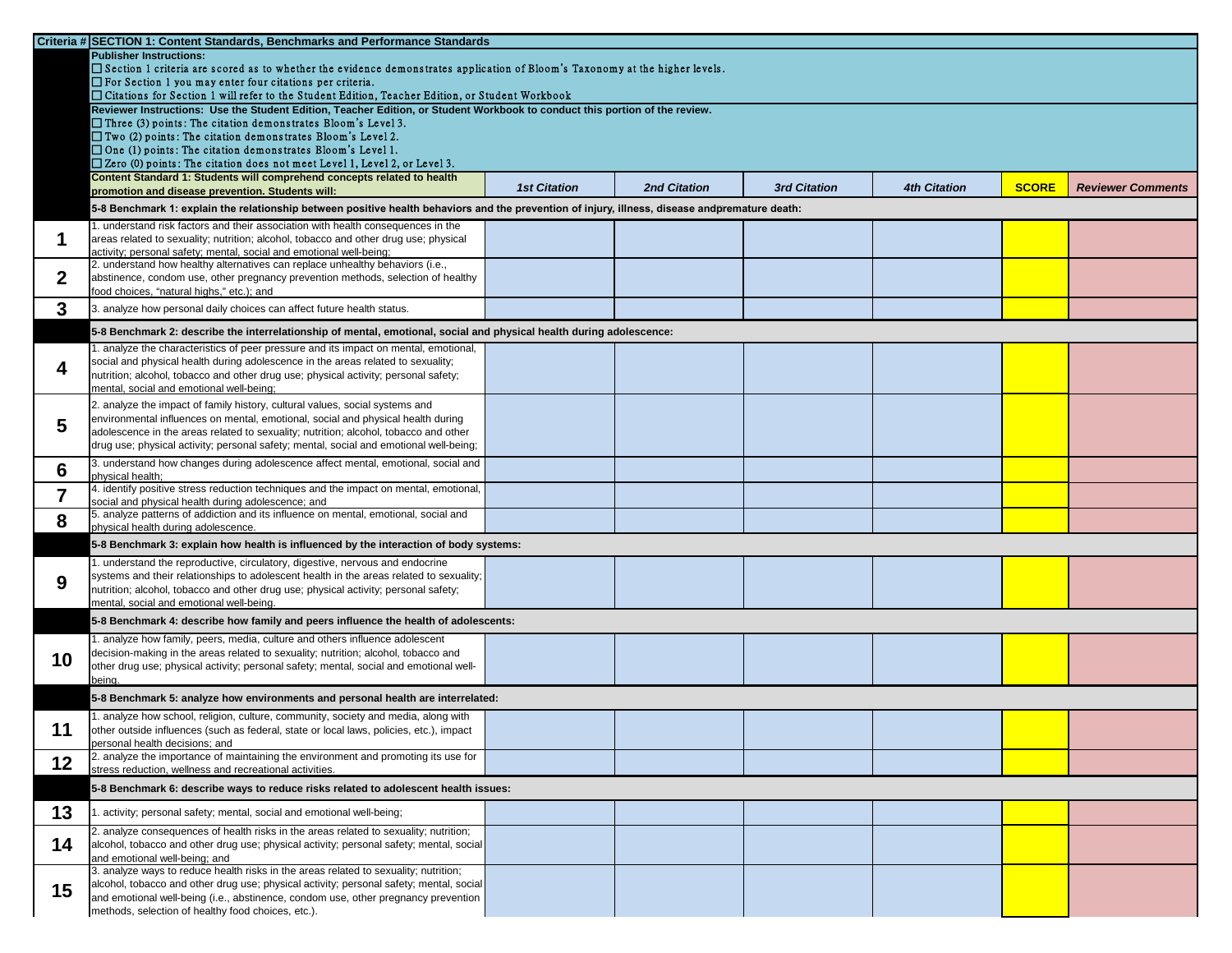|    | 5-8 Benchmark 7: explain how health care can prevent premature death and disability:                                                                                                                                                                                                                                    |  |  |
|----|-------------------------------------------------------------------------------------------------------------------------------------------------------------------------------------------------------------------------------------------------------------------------------------------------------------------------|--|--|
| 16 | 1. identify health care providers in the community and available services in areas<br>related to sexuality; nutrition; alcohol, tobacco and other drug use; physical activity;<br>personal safety; mental, social and emotional well-being;                                                                             |  |  |
| 17 | [2. identify ways to access health care providers within the community and state; and                                                                                                                                                                                                                                   |  |  |
| 18 | 3. understand how family history, genetics and preventive health care can affect<br>personal health.                                                                                                                                                                                                                    |  |  |
|    | 5-8 Benchmark 8: describe how lifestyle, pathogens, family history and other risk factors are related to the prevention or cause ofdisease and other health problems:                                                                                                                                                   |  |  |
| 19 | 1. identify how family history, genetics and preventive health care can affect<br>personal health in the areas related to sexuality; nutrition; alcohol, tobacco and other<br>drug use; physical activity; personal safety; mental, social and emotional well-being;<br>and                                             |  |  |
| 20 | 2. identify how lifestyle choices can affect personal health in the areas related to<br>sexuality; nutrition; alcohol, tobacco and other drug use; physical activity; personal<br>safety; mental, social and emotional well-being.                                                                                      |  |  |
|    | Content Standard 2: Students will demonstrate the ability to access valid health information and healthpromoting products and services. Students will:                                                                                                                                                                  |  |  |
|    | 5-8 Benchmark 1: analyze the availability and validity of health information, products and services:                                                                                                                                                                                                                    |  |  |
| 21 | 1. explain the functions and effectiveness of school and community health<br>information, products and services (i.e., school nurse, school-based health center,<br>public health office, private health care provider, etc.);                                                                                          |  |  |
| 22 | 2. identify and evaluate products that claim to have a positive impact on health or<br>wellness; and                                                                                                                                                                                                                    |  |  |
| 23 | 3. research information to obtain accurate health information in the areas related to<br>sexuality; nutrition; alcohol, tobacco and other drug use; physical activity; personal<br>safety; mental, social and emotional well-being.                                                                                     |  |  |
|    | 5-8 Benchmark 2: demonstrate the ability to evaluate and utilize resources from home, school and community that provide validhealth information:                                                                                                                                                                        |  |  |
| 24 | 1. analyze how community resources can be accessed and utilized in the areas<br>related to sexuality; nutrition; alcohol, tobacco and other drug use; physical activity;<br>personal safety; mental, social and emotional well-being (i.e., school-based health<br>centers, primary care clinics, school nurse, etc.);  |  |  |
| 25 | 2. analyze valid resources in the community in the areas related to sexuality;<br>nutrition; alcohol, tobacco and other drug use; physical activity; personal safety;<br>mental, social and emotional well-being;                                                                                                       |  |  |
| 26 | 3. identify and provide solutions to barriers for health care (i.e., costs, transportation,<br>culture, accessibility, etc.);                                                                                                                                                                                           |  |  |
| 27 | 4. explain how community resources can be accessed and utilized in the areas<br>related to sexuality; nutrition; alcohol, tobacco and other drug use; physical activity;<br>personal safety; mental, social and emotional well-being; and                                                                               |  |  |
| 28 | 5. compare and contrast valid resources in the community in the areas related to<br>sexuality; nutrition; alcohol, tobacco and other drug use; physical activity; personal<br>safety; mental, social and emotional well-being.                                                                                          |  |  |
|    | 5-8 Benchmark 3: analyze how the media influences the selection of health information and products:                                                                                                                                                                                                                     |  |  |
| 29 | 1. analyze why media messages may be misleading;                                                                                                                                                                                                                                                                        |  |  |
| 30 | 2. interpret the goals of media (i.e., sell, entertain, etc.); and                                                                                                                                                                                                                                                      |  |  |
| 31 | 3. analyze media messages that may contain both healthy and unhealthy messages<br>in the areas related to sexuality; nutrition; alcohol, tobacco and other drug use;<br>physical activity; personal safety; mental, social and emotional well-being.                                                                    |  |  |
|    | 5-8 Benchmark 4: demonstrate the ability to locate health products and services:                                                                                                                                                                                                                                        |  |  |
| 32 | 1. analyze valid health products and resources in the areas related to sexuality;<br>nutrition; alcohol, tobacco and other drug use; physical activity; personal safety;<br>mental, social and emotional well-being; and                                                                                                |  |  |
| 33 | 2. demonstrate the ability to obtain products and services in the areas related to<br>sexuality; nutrition; alcohol, tobacco and other drug use; physical activity; personal<br>safety; mental, social and emotional well-being (i.e., how to access STI/HIV testing,<br>pregnancy testing, help for depression, etc.). |  |  |
|    | 5-8 Benchmark 5: compare the costs and validity of health products:                                                                                                                                                                                                                                                     |  |  |

| h problems <mark>:</mark> |  |
|---------------------------|--|
|                           |  |
|                           |  |
|                           |  |
|                           |  |
|                           |  |
|                           |  |
|                           |  |
|                           |  |
|                           |  |
|                           |  |
|                           |  |
|                           |  |
|                           |  |
|                           |  |
|                           |  |
|                           |  |
|                           |  |
|                           |  |
|                           |  |
|                           |  |
|                           |  |
|                           |  |
|                           |  |
|                           |  |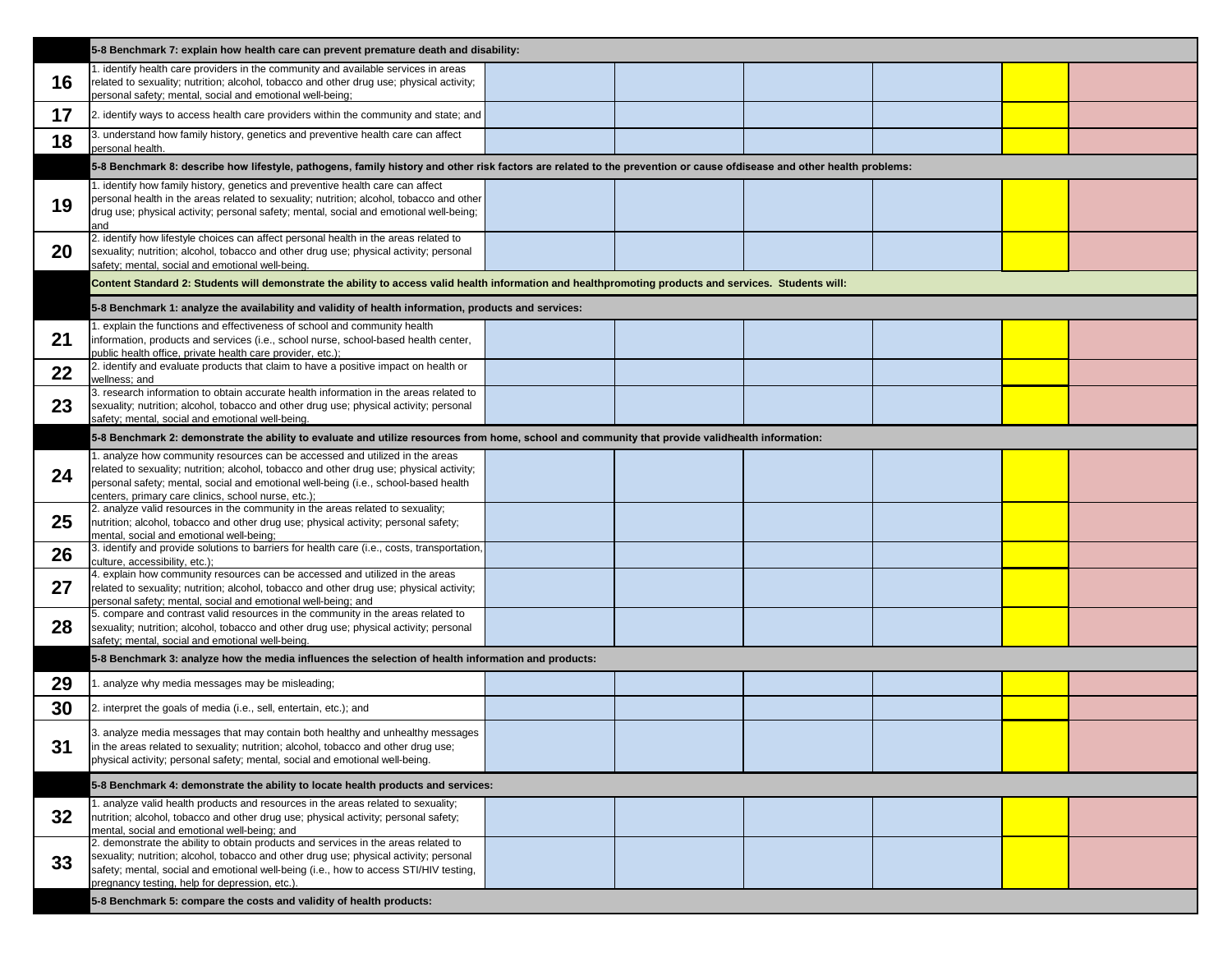| 34 | 1. analyze the availability and costs of health products utilized in the areas related to<br>sexuality; nutrition; alcohol, tobacco and other drug use; physical activity; personal<br>safety; mental, social and emotional well-being (i.e., the availability and cost of: the<br>patch for smoking cessation vs. the cost of smoking; diet and exercise vs. diabetes<br>treatment; pregnancy prevention vs. having a baby; etc.). |  |  |
|----|-------------------------------------------------------------------------------------------------------------------------------------------------------------------------------------------------------------------------------------------------------------------------------------------------------------------------------------------------------------------------------------------------------------------------------------|--|--|
| 35 | 2. analyze cost of health resources in the community and compare benefits of those<br>that are more affordable (i.e., walking vs. joining a club for exercise, etc.); and                                                                                                                                                                                                                                                           |  |  |
| 36 | 3. research different health care products and their effectiveness in the areas related<br>to sexuality; nutrition; alcohol, tobacco and other drug use; physical activity; personal<br>safety; mental, social and emotional well-being.                                                                                                                                                                                            |  |  |
|    | 5-8 Benchmark 6: describe situations requiring professional health services:                                                                                                                                                                                                                                                                                                                                                        |  |  |
| 37 | 1. analyze risk behaviors in situations that may lead to negative physical, social or<br>emotional health consequences (i.e., abuse, bullying, sexual assault, mental health,<br>depression, suicide, domestic violence, STI/HIV and other risky behavior, etc.);                                                                                                                                                                   |  |  |
| 38 | 2. role play and discuss situations related to a health crisis and formulate solutions<br>to intervene or prevent the crisis (i.e., a friend tells you he is thinking about suicide;<br>a friend tells you she may be pregnant, etc.); and                                                                                                                                                                                          |  |  |
| 39 | 3. recognize and identify professional health services in the community.                                                                                                                                                                                                                                                                                                                                                            |  |  |
|    | Content Standard 3: Students will demonstrate the ability to practice health-enhancing behaviors and reduce health risks. Students will:                                                                                                                                                                                                                                                                                            |  |  |
|    | 5-8 Benchmark 1: explain the importance of assuming responsibility for personal health behaviors:                                                                                                                                                                                                                                                                                                                                   |  |  |
| 40 | 1. analyze the significance of personal responsibility for healthy behaviors in the<br>areas related to sexuality; nutrition; alcohol, tobacco and other drug use; physical<br>activity; personal safety; mental, social and emotional well-being; and                                                                                                                                                                              |  |  |
| 41 | 2. use decision-making skills to determine personal health goals in the areas related<br>to sexuality; nutrition; alcohol, tobacco and other drug use; physical activity; personal<br>safety; mental, social and emotional well-being.                                                                                                                                                                                              |  |  |
|    | 5-8 Benchmark 2: analyze a personal health assessment to determine health strengths and risks:                                                                                                                                                                                                                                                                                                                                      |  |  |
| 42 | 1. compare and contrast the relationships between health behaviors and health<br>outcomes in the areas related to sexuality; nutrition; alcohol, tobacco and other drug<br>use; physical activity; personal safety; mental, social and emotional well-being (i.e.,<br>the relationship between physical activity, nutrition and chronic disease; the<br>relationship between sexual activity and teen pregnancy, etc.); and         |  |  |
| 43 | 2. chart individual health assessment data that can help determine health goals in<br>the areas related to sexuality; nutrition; alcohol, tobacco and other drug use;<br>physical activity; personal safety; mental, social and emotional well-being (i.e.,<br>physical fitness data, nutrition logs, youth-reported data for risk and resiliency<br>factors, etc.).                                                                |  |  |
|    | 5-8 Benchmark 3: distinguish between safe and risky or harmful behavior in relationships:                                                                                                                                                                                                                                                                                                                                           |  |  |
| 44 | 1. role play risky or harmful behaviors in relationships and ways to avoid them (i.e.,<br>abstinence or birth control methods to avoid teen pregnancy, mediation skills to<br>avoid conflict, practice refusal skills to avoid smoking or drugs, etc.); and                                                                                                                                                                         |  |  |
| 45 | 2. recognize negative or harmful behaviors in relationships and identify strategies to<br>resolve the situation.                                                                                                                                                                                                                                                                                                                    |  |  |
|    | 5-8 Benchmark 4: demonstrate strategies to improve or maintain personal and family health:                                                                                                                                                                                                                                                                                                                                          |  |  |
| 46 | 1. analyze family strengths and weaknesses in relationship to healthy behaviors (i.e.,<br>eating patterns and physical activity as related to healthy behaviors; tobacco, alcohol<br>or other drug use; how families deal with conflict; etc.); and                                                                                                                                                                                 |  |  |
| 47 | 2. develop personal, family and cultural health goals and strategies for achieving the<br>goals in the areas related to sexuality; nutrition; alcohol, tobacco and other drug use;<br>physical activity; personal safety; mental, social and emotional well-being.                                                                                                                                                                  |  |  |
|    | 5-8 Benchmark 5: develop injury prevention and management strategies for personal and family health:                                                                                                                                                                                                                                                                                                                                |  |  |
| 48 | 1. analyze factors that contribute to intentional and unintentional injuries (i.e., use of<br>alcohol/other drugs, steroid use, food safety, etc.);                                                                                                                                                                                                                                                                                 |  |  |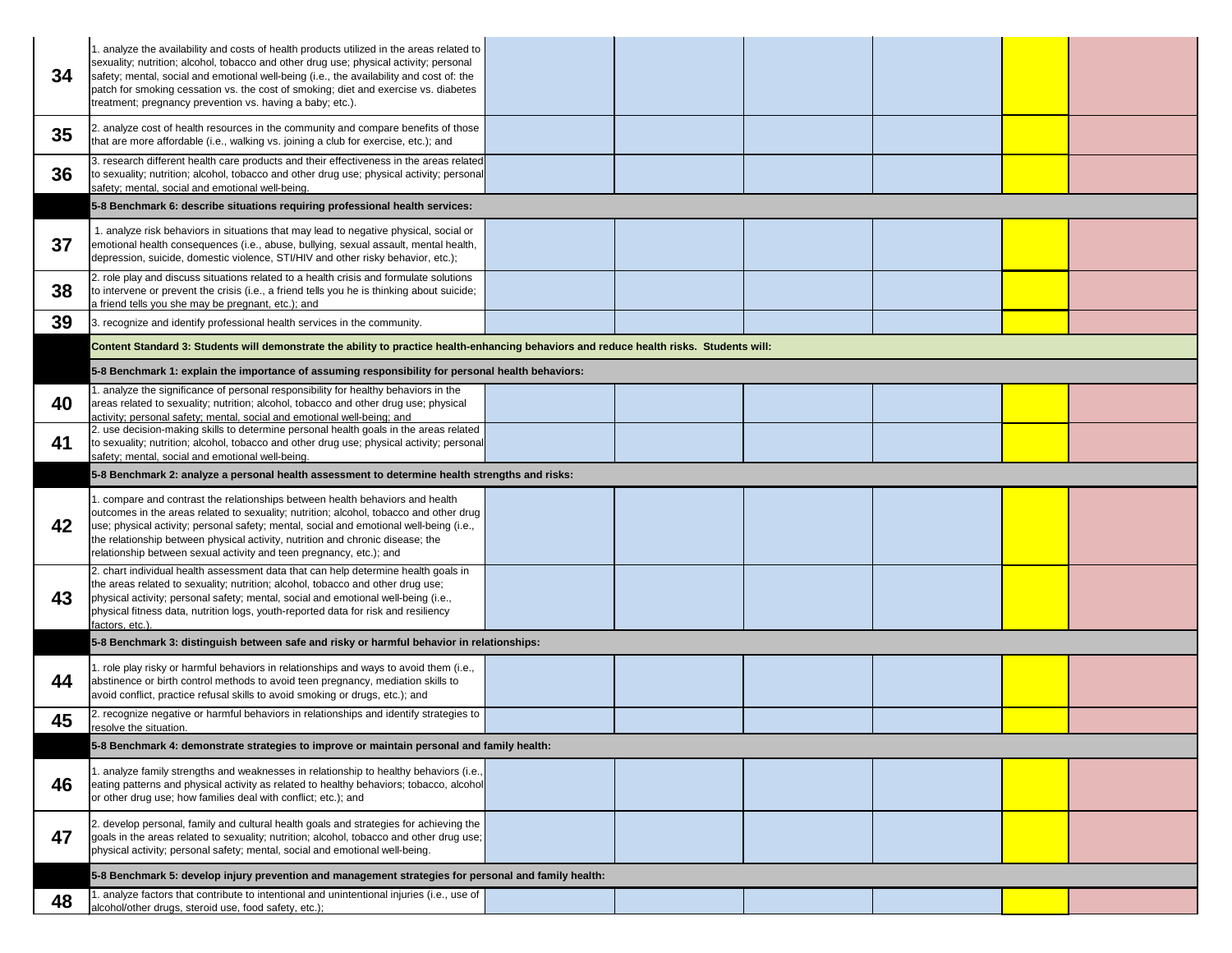| 49 | 2. describe strategies to prevent intentional and unintentional injuries; and                                                                                                                                                                                                                                                                                                             |  |  |
|----|-------------------------------------------------------------------------------------------------------------------------------------------------------------------------------------------------------------------------------------------------------------------------------------------------------------------------------------------------------------------------------------------|--|--|
| 50 | 3. role play skills related to personal safety in the areas of physical, emotional or<br>sexual abuse.                                                                                                                                                                                                                                                                                    |  |  |
|    | 5-8 Benchmark 6: demonstrate ways to avoid and reduce threatening situations:                                                                                                                                                                                                                                                                                                             |  |  |
| 51 | 1. analyze threatening situations and reduction strategies to reduce them in the<br>areas related to sexuality; nutrition; alcohol, tobacco and other drug use; physical<br>activity; personal safety; mental, social and emotional well-being;                                                                                                                                           |  |  |
| 52 | 2. demonstrate refusal skills in the context of dangerous situations (i.e., tobacco,<br>alcohol, other drugs, inappropriate touch, etc.); and<br>3. analyze the possible outcomes of being in dangerous situations and suggest safer                                                                                                                                                      |  |  |
| 53 | options (i.e., riding a bike without a helmet, riding in a car with someone who is<br>intoxicated, etc.).                                                                                                                                                                                                                                                                                 |  |  |
|    | 5-8 Benchmark 7: demonstrate strategies to manage stress:                                                                                                                                                                                                                                                                                                                                 |  |  |
| 54 | 1. analyze stressors and strategies to reduce their harmful effects;                                                                                                                                                                                                                                                                                                                      |  |  |
| 55 | 2. analyze the immediate and long term effects of stress on the body; and                                                                                                                                                                                                                                                                                                                 |  |  |
| 56 | 3. demonstrate ways to manage stress.                                                                                                                                                                                                                                                                                                                                                     |  |  |
|    | Content Standard 4: Students will analyze the influence of culture, media, technology and other factors on health. Students will:                                                                                                                                                                                                                                                         |  |  |
|    | 5-8 Benchmark 1: describe the influence of cultural beliefs on health behaviors and the use of health services:                                                                                                                                                                                                                                                                           |  |  |
| 57 | 1. explain how qualities within cultures (both positive and negative) in the school and<br>community contribute to health, safety and personal choices in the areas related to<br>sexuality; nutrition; alcohol, tobacco and other drug use; physical activity; personal<br>safety; mental, social and emotional well-being;                                                              |  |  |
| 58 | 2. examine how the media and culture portray gender roles (i.e., aggressive<br>behavior for boys vs. submissive behavior for girls, media portrayal of sexual<br>behavior for each gender, etc.);                                                                                                                                                                                         |  |  |
| 59 | 3. describe how community and cultural factors influence health (i.e., religion,<br>values, habits, money, gender, ethnicity, etc.); and                                                                                                                                                                                                                                                  |  |  |
| 60 | 4. compare cultural values and beliefs with personal values and beliefs, and identify<br>how they relate to health behaviors and choices in the areasrelated to sexuality;<br>nutrition; alcohol, tobacco and other drug use; physical activity; personal safety;<br>mental, social and emotional well-being.                                                                             |  |  |
|    | 5-8 Benchmark 2: analyze how messages from media and other sources influence health behaviors:                                                                                                                                                                                                                                                                                            |  |  |
| 61 | 1. examine health-related advertisements and their influences on health behaviors<br>(i.e., messages around sexual behavior, STI/HIV, exercise, nutrition, violence,<br>alcohol, etc.);                                                                                                                                                                                                   |  |  |
| 62 | 2. explain positive and negative health messages from media and other sources in<br>the areas related to sexuality; nutrition; alcohol, tobacco and other drug use;<br>physical activity; personal safety; mental, social and emotional well-being (i.e.,<br>abstinence vs. teenage sex, smoking vs. nonsmoking, using a seat belt or not,<br>healthy vs. unhealthy eating habits, etc.); |  |  |
| 63 | 3. describe sources that can help to determine whether media messages are true or<br>false; and                                                                                                                                                                                                                                                                                           |  |  |
| 64 | 4. apply refusal skills in choices related to media messages.                                                                                                                                                                                                                                                                                                                             |  |  |
|    | 5-8 Benchmark 3: analyze the influence of technology on personal and family health:                                                                                                                                                                                                                                                                                                       |  |  |
|    | 1. examine the purposes for technology and its impact on personal and family health<br>in the areas related to sexuality; nutrition; alcohol, tobacco and other drug use;                                                                                                                                                                                                                 |  |  |
| 65 | physical activity; personal safety; mental, social and emotional well-being (i.e.,<br>internet, medical, conveniences, communication, etc.); and                                                                                                                                                                                                                                          |  |  |
| 66 | 2. interpret how advances in technology positively and negatively impact personal<br>and family health (i.e., use of computers and television vs. physical activity time,<br>effects on communication skills, access to medical care, etc.)                                                                                                                                               |  |  |
|    | 5-8 benchmark 4: analyze how information from peers influences health:                                                                                                                                                                                                                                                                                                                    |  |  |
| 67 | 1. determine if health messages from peers are valid and discuss appropriate<br>responses;                                                                                                                                                                                                                                                                                                |  |  |
| 68 | 2. identify how peers influence personal health choices in the areas related to<br>sexuality; nutrition; alcohol, tobacco and other drug use; physical activity; personal<br>safety; mental, social and emotional well-being; and                                                                                                                                                         |  |  |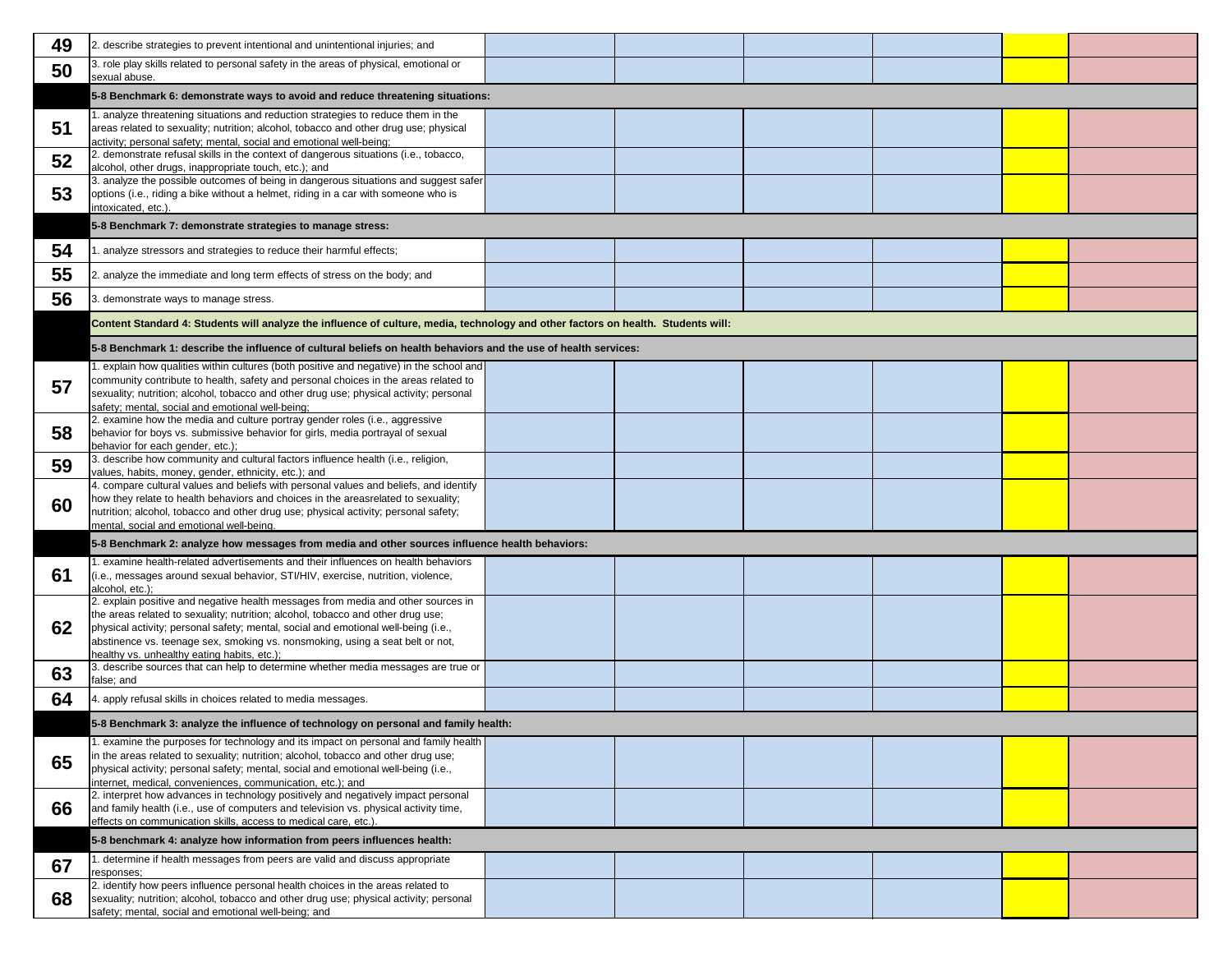|    | 3. describe health messages peers give in the areas related to sexuality; nutrition;<br>alcohol, tobacco and other drug use; physical activity; personal safety; mental, social                                                                                                                          |  |  |
|----|----------------------------------------------------------------------------------------------------------------------------------------------------------------------------------------------------------------------------------------------------------------------------------------------------------|--|--|
| 69 | and emotional well-being (i.e., sexual activity messages, drug, alcohol, tobacco use                                                                                                                                                                                                                     |  |  |
|    | messages, suicide ideation, etc.)                                                                                                                                                                                                                                                                        |  |  |
|    | Content Standard 5: Students will demonstrate the ability to use interpersonal communication skills to enhance health. Students will:                                                                                                                                                                    |  |  |
|    | 5-8 Benchmark 1: demonstrate effective verbal and non-verbal communication skills to maintain health-enhancing relationships:                                                                                                                                                                            |  |  |
| 70 | 1. recognize differences in people (i.e., cultural, gender, religion, etc.) and their<br>influences on verbal and non-verbal communication; and                                                                                                                                                          |  |  |
| 71 | 2. role play and analyze effective verbal and non-verbal communication skills in the<br>areas related to sexuality; nutrition; alcohol, tobacco and other drug use; physical<br>activity; personal safety; mental, social and emotional well-being.                                                      |  |  |
|    | 5-8 Benchmark 2: describe how the behavior of family and peers affects interpersonal communication:                                                                                                                                                                                                      |  |  |
| 72 | 1. describe how cultural diversity influences verbal and non-verbal communication;                                                                                                                                                                                                                       |  |  |
| 73 | 2. describe factors in the community (i.e., faith, values, habits, budgets, etc.) that<br>influence behaviors of families and peers and affect interpersonal communication;<br>and                                                                                                                       |  |  |
| 74 | 3. analyze how values are formed.                                                                                                                                                                                                                                                                        |  |  |
|    | 5-8 Benchmark 3: demonstrate positive ways to express needs, wants and feelings:                                                                                                                                                                                                                         |  |  |
| 75 | 1. recognize feelings associated with different situations (i.e., conflict -<br>frustration/satisfaction; birthday - happy/excited, etc.);                                                                                                                                                               |  |  |
| 76 | 2. analyze and demonstrate how to express feelings in a positive way; and                                                                                                                                                                                                                                |  |  |
| 77 | 3. analyze and demonstrate how to respond appropriately to other people's needs,<br>wants and feelings.                                                                                                                                                                                                  |  |  |
|    | 5-8 Benchmark 4: demonstrate ways to communicate care, consideration and respect of self and others:                                                                                                                                                                                                     |  |  |
| 78 | 1. analyze and demonstrate, in both verbal and non-verbal ways, how to show care,<br>consideration and respect for self and others in the areas related to sexuality;<br>nutrition; alcohol, tobacco and other drug use; physical activity; personal safety;<br>mental, social and emotional well-being. |  |  |
|    | 5-8 Benchmark 5: demonstrate communication skills to build and maintain relationships:                                                                                                                                                                                                                   |  |  |
| 79 | 1. analyze and demonstrate communication skills as a tool to enhance relationships;                                                                                                                                                                                                                      |  |  |
| 80 | 2. analyze why someone may ask to participate in a healthy behavior in the areas<br>related to sexuality; nutrition; alcohol, tobacco and other drug use; physical activity;<br>personal safety; mental, social and emotional well-being; and                                                            |  |  |
| 81 | 3. demonstrate ways to refuse to participate in an unhealthy behavior in the areas<br>related to sexuality; nutrition; alcohol, tobacco and other drug use; physical activity;<br>personal safety; mental, social and emotional well-being, while maintaining positive<br>relationships.                 |  |  |
|    | 5-8 Benchmark 6: demonstrate refusal and negotiation skills to enhance health:                                                                                                                                                                                                                           |  |  |
| 82 | 1. analyze risky situations in the areas related to sexuality; nutrition; alcohol, tobacco<br>and other drug use; physical activity; personal safety; mental, social and emotional<br>well-being, and identify appropriate responses;                                                                    |  |  |
| 83 | 2. give examples of and demonstrate refusal and negotiation skills in the areas<br>related to sexuality; nutrition; alcohol, tobacco and other drug use; physical activity;<br>personal safety; mental, social and emotional well-being;                                                                 |  |  |
| 84 | 3. analyze aggressive, passive and assertive ways to respond to conflict; and                                                                                                                                                                                                                            |  |  |
| 85 | 4. explain and demonstrate means to use a variety of conflict resolution skills in the<br>areas related to sexuality; nutrition; alcohol, tobacco and other drug use; physical<br>activity; personal safety; mental, social and emotional well-being.                                                    |  |  |
|    | 5-8 Benchmark 7: analyze the possible causes of conflict among youth in schools and communities:                                                                                                                                                                                                         |  |  |
| 86 | 1. discuss and analyze possible causes of conflict among youth in schools and<br>communities in the areas related to sexuality; nutrition; alcohol, tobacco and other<br>drug use; physical activity; personal safety; mental, social and emotional well-being;<br>and                                   |  |  |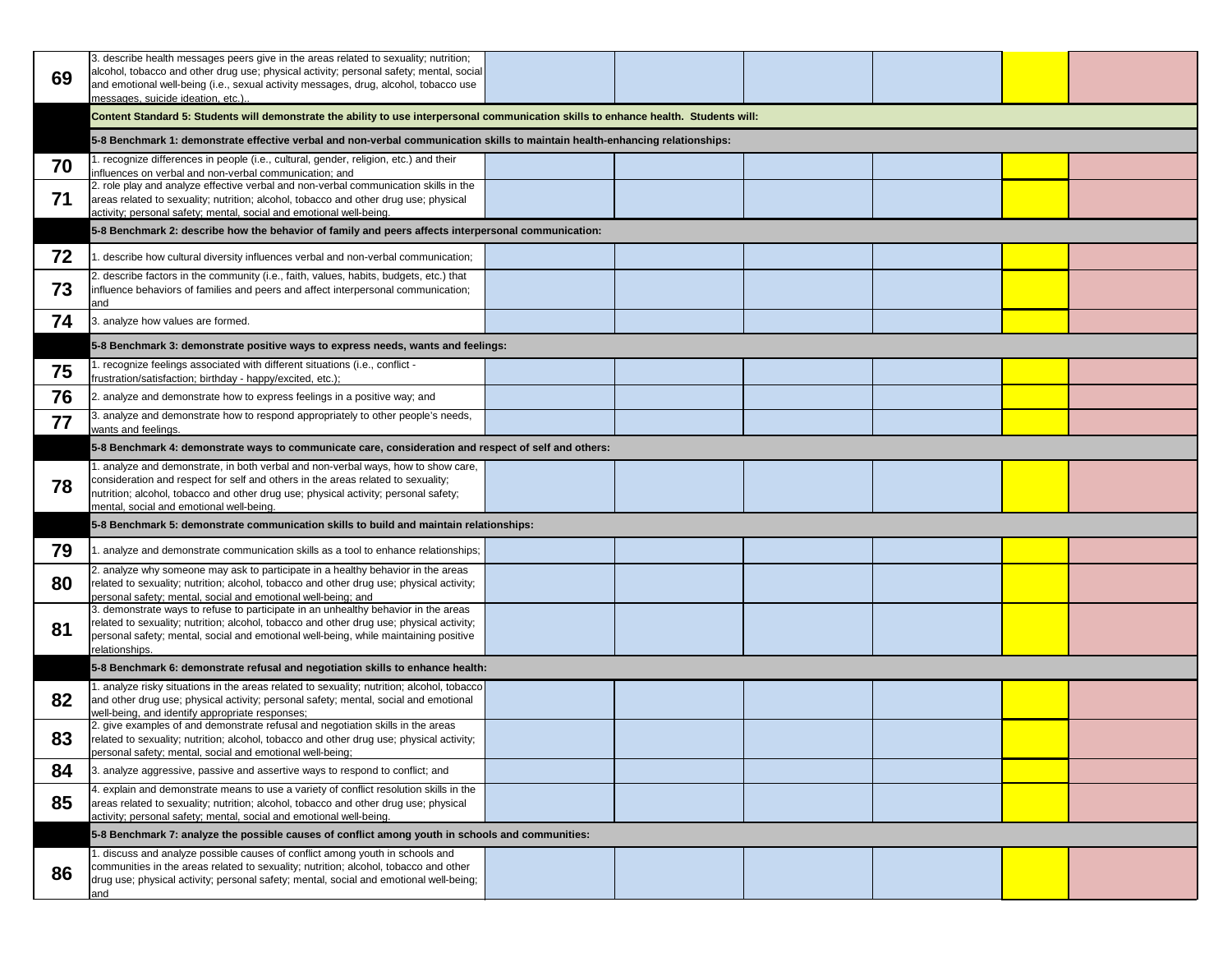| 87  | 2. describe possible solutions for resolving conflict among youth in schools and<br>communities in the areas related to sexuality; nutrition; alcohol, tobacco and other<br>drug use; physical activity; personal safety; mental, social and emotional well-being.                                                                                                                                                                                                                                     |  |  |
|-----|--------------------------------------------------------------------------------------------------------------------------------------------------------------------------------------------------------------------------------------------------------------------------------------------------------------------------------------------------------------------------------------------------------------------------------------------------------------------------------------------------------|--|--|
|     | 5-8 benchmark 8: demonstrate strategies to manage conflict in positive ways:                                                                                                                                                                                                                                                                                                                                                                                                                           |  |  |
| 88  | 1. demonstrate conflict resolution skills in the areas related to sexuality; nutrition;<br>alcohol, tobacco and other drug use; physical activity; personal safety; mental, social<br>and emotional well-being.                                                                                                                                                                                                                                                                                        |  |  |
|     | Content Standard 6: Students will demonstrate the ability to use goal-setting and decision-making skills to enhance health. Students will:                                                                                                                                                                                                                                                                                                                                                             |  |  |
|     | 5-8 Benchmark 1: demonstrate the ability to apply a decision-making process to health issues and problems individually andcollaboratively:                                                                                                                                                                                                                                                                                                                                                             |  |  |
| 89  | 1. describe and demonstrate actions both individually and collaboratively to make<br>healthy decisions in the areas related to sexuality; nutrition; alcohol, tobacco and<br>other drug use; physical activity; personal safety; mental, social and emotional well-                                                                                                                                                                                                                                    |  |  |
| 90  | being; and<br>2. analyze the difference between making an individual decision or one in<br>consultation with others.                                                                                                                                                                                                                                                                                                                                                                                   |  |  |
|     | 5-8 Benchmark 2: analyze how health-related decisions are influenced by individuals, family, peers and community values:                                                                                                                                                                                                                                                                                                                                                                               |  |  |
| 91  | 1. describe and analyze the relationship between personal, family, peer and<br>community values in the areas related to sexuality; nutrition; alcohol, tobacco and<br>other drug use; physical activity; personal safety; mental, social and emotional well-<br>being; and                                                                                                                                                                                                                             |  |  |
| 92  | 2. describe and analyze the influences of culture, family, peers and communities on<br>decisions in the areas related to sexuality; nutrition; alcohol, tobacco and other drug<br>use; physical activity; personal safety; mental, social and emotional well-being.                                                                                                                                                                                                                                    |  |  |
|     | 5-8 Benchmark 3: predict how decisions regarding health behaviors have consequences for self and others:                                                                                                                                                                                                                                                                                                                                                                                               |  |  |
| 93  | 1. analyze why specific decisions result in various consequences in the areas<br>related to sexuality; nutrition; alcohol, tobacco and other drug use; physical activity;<br>personal safety; mental, social and emotional well-being (i.e., the decision to use a<br>condom if sexually active will help prevent an unwanted pregnancy or sexually<br>transmitted infection, the decision not to drink at the party will help prevent making<br>other risk-taking decisions while intoxicated, etc.); |  |  |
| 94  | 2. analyze how impulsive actions related to consequences in the areas related to<br>sexuality; nutrition; alcohol, tobacco and other drug use; physical activity; personal<br>safety; mental, social and emotional well-being (i.e., having sex without protection<br>can lead to unwanted pregnancy or sexually transmitted infections, taking drugs can<br>lead to addictive behavior, etc.) and                                                                                                     |  |  |
| 95  | 3.analyze how personal decisions in the areas related to sexuality; nutrition; alcohol,<br>tobacco and other drug use; physical activity; personal safety; mental, social and<br>emotional well-being contribute to the well-being of self, family, peers and<br>communities.                                                                                                                                                                                                                          |  |  |
|     | 5-8 Benchmark 4: apply strategies and skills needed to attain personal health goals:                                                                                                                                                                                                                                                                                                                                                                                                                   |  |  |
| 96  | 1. analyze the relationship between health behaviors and personal outcomes in the<br>areas related to sexuality; nutrition; alcohol, tobacco and other drug use; physical<br>activity; personal safety; mental, social and emotional well-being; and                                                                                                                                                                                                                                                   |  |  |
| 97  | 2. set and apply strategies to attain a realistic personal health goal in at least one of<br>the areas related to sexuality; nutrition; alcohol, tobacco and other drug use;<br>physical activity; personal safety; mental, social and emotional well-being.                                                                                                                                                                                                                                           |  |  |
|     | 5-8 Benchmark 5: describe how personal health goals are influenced by changing information, abilities, priorities andresponsibilities:                                                                                                                                                                                                                                                                                                                                                                 |  |  |
| 98  | 1. analyze how health goals in the areas related to sexuality; nutrition; alcohol,<br>tobacco and other drug use; physical activity; personal safety; mental, social and<br>emotional well-being change as individuals grow older (i.e., as a child, teenager,<br>adult, etc.); and                                                                                                                                                                                                                    |  |  |
| 99  | 2. analyze how health goals in the areas related to sexuality; nutrition; alcohol,<br>tobacco and other drug use; physical activity; personal safety; mental, social and<br>emotional well-being may change as information, abilities, priorities and<br>responsibilities change.                                                                                                                                                                                                                      |  |  |
|     | 5-8 Benchmark 6: develop a plan that addresses personal strengths, needs<br>and health risks:                                                                                                                                                                                                                                                                                                                                                                                                          |  |  |
| 100 | 1. identify personal strengths, needs and health risks; and                                                                                                                                                                                                                                                                                                                                                                                                                                            |  |  |
|     |                                                                                                                                                                                                                                                                                                                                                                                                                                                                                                        |  |  |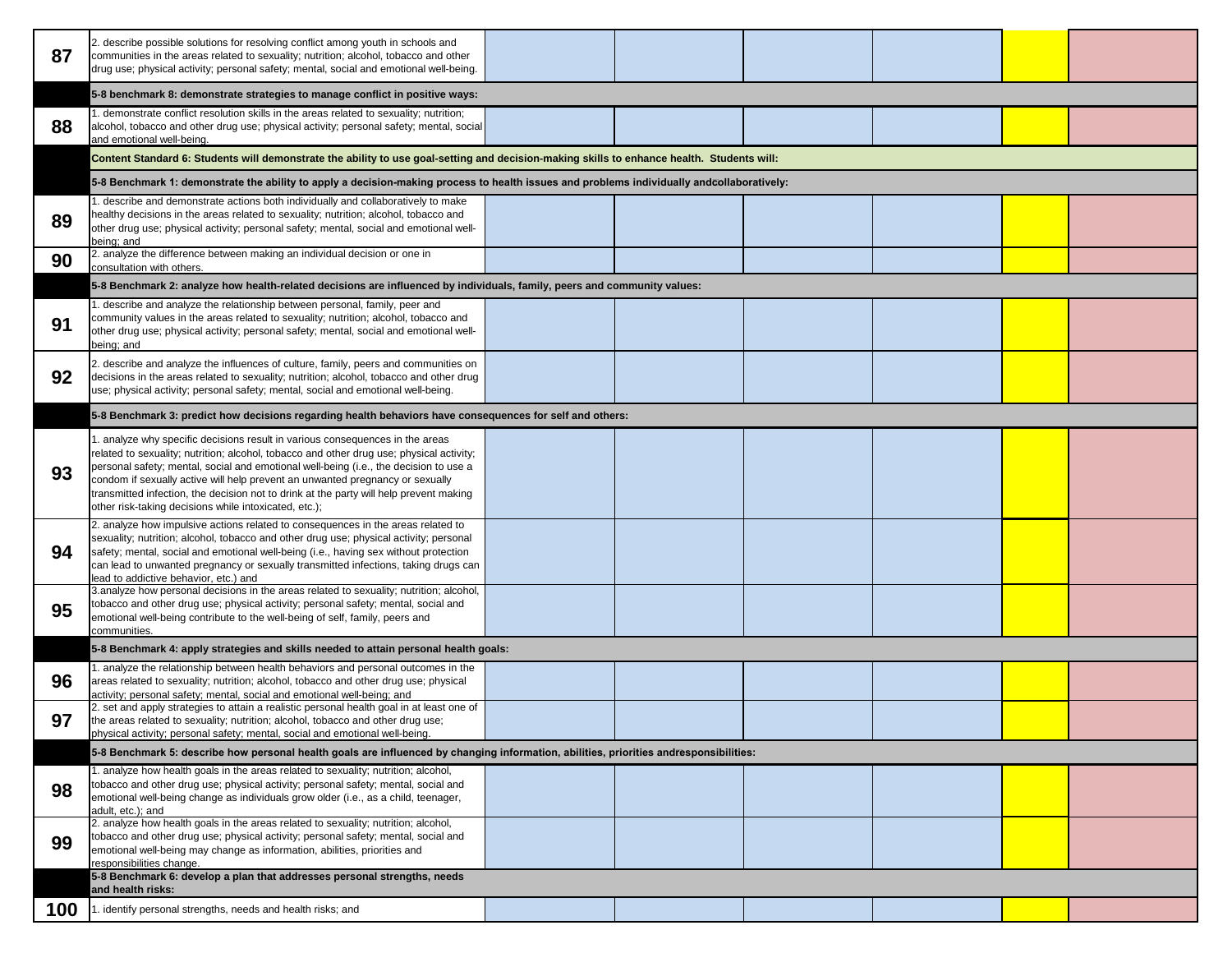| 101 | 2. develop a personal wellness plan that addresses a personal health need and goal.                                                                                                                                                                                                       |  |  |  |  |
|-----|-------------------------------------------------------------------------------------------------------------------------------------------------------------------------------------------------------------------------------------------------------------------------------------------|--|--|--|--|
|     | Content Standard 7: Students will demonstrate the ability to advocate for personal, family, peer and community health. Students will:                                                                                                                                                     |  |  |  |  |
|     | 5-8 Benchmark 1: analyze various communication methods to accurately express health information and ideas:                                                                                                                                                                                |  |  |  |  |
| 102 | 1. analyze different ways to communicate health issues in the areas related to<br>sexuality; nutrition; alcohol, tobacco and other drug use; physical activity; personal<br>safety; mental, social and emotional well-being.                                                              |  |  |  |  |
|     | 5-8 Benchmark 2: express information and opinions about health issues:                                                                                                                                                                                                                    |  |  |  |  |
| 103 | 1. define and analyze information and opinions about health issues in the areas<br>related to sexuality; nutrition; alcohol, tobacco and other drug use; physical activity;<br>personal safety; mental, social and emotional well-being.                                                  |  |  |  |  |
|     | 5-8 Benchmark 3: identify barriers to effective communication of information, ideas, feelings and opinions about health issues:                                                                                                                                                           |  |  |  |  |
| 104 | 1. analyze barriers to effective communication about health issues in the areas<br>related to sexuality; nutrition; alcohol, tobacco and other drug use; physical activity;<br>personal safety; mental, social and emotional well-being and describe ways to<br>overcome those barriers.  |  |  |  |  |
|     | 5-8 Benchmark 4: demonstrate the ability to influence and support others in making health-enhancing choices:                                                                                                                                                                              |  |  |  |  |
| 105 | 1. role play and analyze how to help others make healthy choices in the areas<br>related to sexuality; nutrition; alcohol, tobacco and other drug use; physical activity;<br>personal safety; mental, social and emotional well-being.                                                    |  |  |  |  |
|     | 5-8 Benchmark 5: demonstrate the ability to work cooperatively when advocating for healthy individuals, families and schools:                                                                                                                                                             |  |  |  |  |
| 106 | 1. role play and analyze how to work cooperatively when advocating for healthy<br>individuals, families and schools in the areas related to sexuality; nutrition; alcohol,<br>tobacco and other drug use; physical activity; personal safety; mental, social and<br>emotional well-being. |  |  |  |  |
|     |                                                                                                                                                                                                                                                                                           |  |  |  |  |

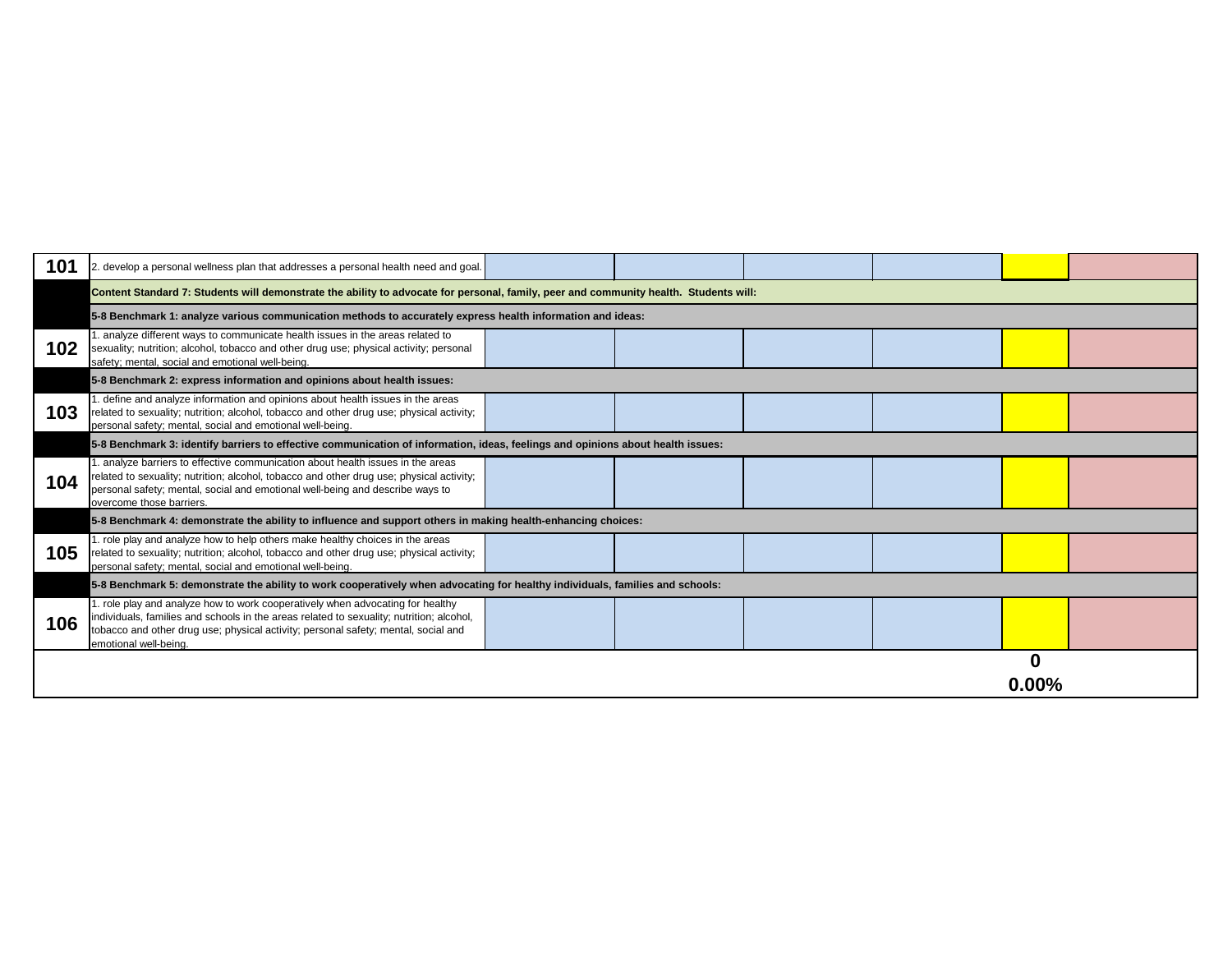|     | Criteria # SECTION 2: Other Relevant Criteria                                                                                                                                                                                                                                                                                                                                                                                                                                                    |                     |                     |                     |              |                          |  |
|-----|--------------------------------------------------------------------------------------------------------------------------------------------------------------------------------------------------------------------------------------------------------------------------------------------------------------------------------------------------------------------------------------------------------------------------------------------------------------------------------------------------|---------------------|---------------------|---------------------|--------------|--------------------------|--|
|     | <b>Publisher Instructions:</b><br>$\Box$ Section 2 criteria are scored as to whether the evidence occurs in the instructional material; they are NOT scored using Bloom's.<br>□ Citations for Section 2 Other Relevant Criteria" will usually refer to the Teacher Edition, but may refer to the Student Edition.<br>$\Box$ List one citation per occurrence cell.<br>$\Box$ All three citation occurrences must be found satisfactory by the Reviewer to meet the requirements of the standard. |                     |                     |                     |              |                          |  |
|     | Reviewer Instructions: Use the Teacher's Edition and the Student Edition to conduct this portion of the review.<br>$\square$ Zero (0): All 3 citations did not meet the requirements of the standard.<br>$\Box$ One and a Half (1.5): All 3 citations met the requirements of the standard.                                                                                                                                                                                                      |                     |                     |                     |              |                          |  |
|     | SECTION 2.A: Other Relevant Criteria - Publisher's Criteria                                                                                                                                                                                                                                                                                                                                                                                                                                      |                     |                     |                     |              |                          |  |
|     | Materials aligned with standards provide sequential, cumulative instruction and<br>practice opportunities for a full range of foundational skills. (Specify or cite how the<br>following instructional recommendations occur within this curriculum.)                                                                                                                                                                                                                                            | <b>Occurrence 1</b> | <b>Occurrence 2</b> | <b>Occurrence 3</b> | <b>SCORE</b> | <b>Reviewer Comments</b> |  |
| 107 | Academic Vocabulary: Provide focused resources to support students' acquisition<br>of both general academic vocabulary and domain-specific vocabulary.                                                                                                                                                                                                                                                                                                                                           |                     |                     |                     |              |                          |  |
| 108 | <b>Content:</b> Provide clearly stated learning goals and objectives for lessons and tasks.                                                                                                                                                                                                                                                                                                                                                                                                      |                     |                     |                     |              |                          |  |
| 109 | Content: Provide a scope and sequence that enables students to demonstrate their<br>independent capacity to read and write at the appropriate level of complexity and<br>sophistication defined by the standards.                                                                                                                                                                                                                                                                                |                     |                     |                     |              |                          |  |
| 110 | Equity: Offer strategies for teachers to meet the needs of a range of learners,<br>including advanced students and those requiring remediation.                                                                                                                                                                                                                                                                                                                                                  |                     |                     |                     |              |                          |  |
| 111 | Equity: Provide a balanced representation of people and points of view and is free<br>of bias regarding issues such as race, gender, religion, environment, business,<br>industry, political orientation, careers, and career choices.                                                                                                                                                                                                                                                           |                     |                     |                     |              |                          |  |
| 112 | Equity: Provide opportunities for teacher and students to integrate with other content<br>areas.                                                                                                                                                                                                                                                                                                                                                                                                 |                     |                     |                     |              |                          |  |
| 113 | Assessment: Offer assessment tools that measure student progress.                                                                                                                                                                                                                                                                                                                                                                                                                                |                     |                     |                     |              |                          |  |
| 114 | Assessment: Offer varied formative and summative assessment tools, clearly<br>defining which standards are being assessed.                                                                                                                                                                                                                                                                                                                                                                       |                     |                     |                     |              |                          |  |
| 115 | Technology and Digital Resources: Materials include teacher supports, strategies<br>and resources in the Teacher Edition that are user-friendly and supportive of student<br>learning.                                                                                                                                                                                                                                                                                                           |                     |                     |                     |              |                          |  |
|     | SECTION 2.B: Other Relevant Criteria - Student/Teacher Edition                                                                                                                                                                                                                                                                                                                                                                                                                                   |                     |                     |                     |              |                          |  |
|     |                                                                                                                                                                                                                                                                                                                                                                                                                                                                                                  | <b>Occurrence 1</b> | <b>Occurrence 2</b> | <b>Occurrence 3</b> | <b>SCORE</b> | <b>Reviewer Comments</b> |  |
| 116 | The material provides pictorials, graphics and illustrations that represent diversity of<br>cultures, race, color, creed, national origin, age, gender, language or disability.                                                                                                                                                                                                                                                                                                                  |                     |                     |                     |              |                          |  |
| 117 | The material provides a variety of cultural perspectives used within the lesson<br>content to account for various cultural/background experiences.                                                                                                                                                                                                                                                                                                                                               |                     |                     |                     |              |                          |  |
| 118 | The material provides an introduction to the lesson including the comprehension<br>questions (i.e., focus questions or guiding questions) the student will be expected to<br>answer at the conclusion of the classroom instruction.                                                                                                                                                                                                                                                              |                     |                     |                     |              |                          |  |
| 119 | The material provides activities for students to make interdisciplinary connections to<br>science, language arts, math, music, art and sports plus connections with their<br>personal experiences.                                                                                                                                                                                                                                                                                               |                     |                     |                     |              |                          |  |
| 120 | The material provides references to support student learning such as a glossary and<br>word lists.                                                                                                                                                                                                                                                                                                                                                                                               |                     |                     |                     |              |                          |  |
| 121 | Within each lesson of the Teacher's Edition, there are clear measurable learning<br>objectives and opportunities for differentiated instruction.                                                                                                                                                                                                                                                                                                                                                 |                     |                     |                     |              |                          |  |
| 122 | The Teacher's Edition provides tiered activities for differentiated instruction to meet<br>the needs of all students including below proficiency and advanced learners.                                                                                                                                                                                                                                                                                                                          |                     |                     |                     |              |                          |  |
| 123 | The Teacher's Edition provides instructional strategies, resources, and language<br>development support for English language learners (sheltered instruction.)                                                                                                                                                                                                                                                                                                                                   |                     |                     |                     |              |                          |  |

| <b>SCORE</b> | <b>Reviewer Comments</b> |
|--------------|--------------------------|
|              |                          |
|              |                          |
|              |                          |
|              |                          |
|              |                          |
|              |                          |
|              |                          |
|              |                          |
|              |                          |

| <b>SCORE</b> | <b>Reviewer Comments</b> |
|--------------|--------------------------|
|              |                          |
|              |                          |
|              |                          |
|              |                          |
|              |                          |
|              |                          |
|              |                          |
|              |                          |
|              |                          |
|              |                          |
|              |                          |